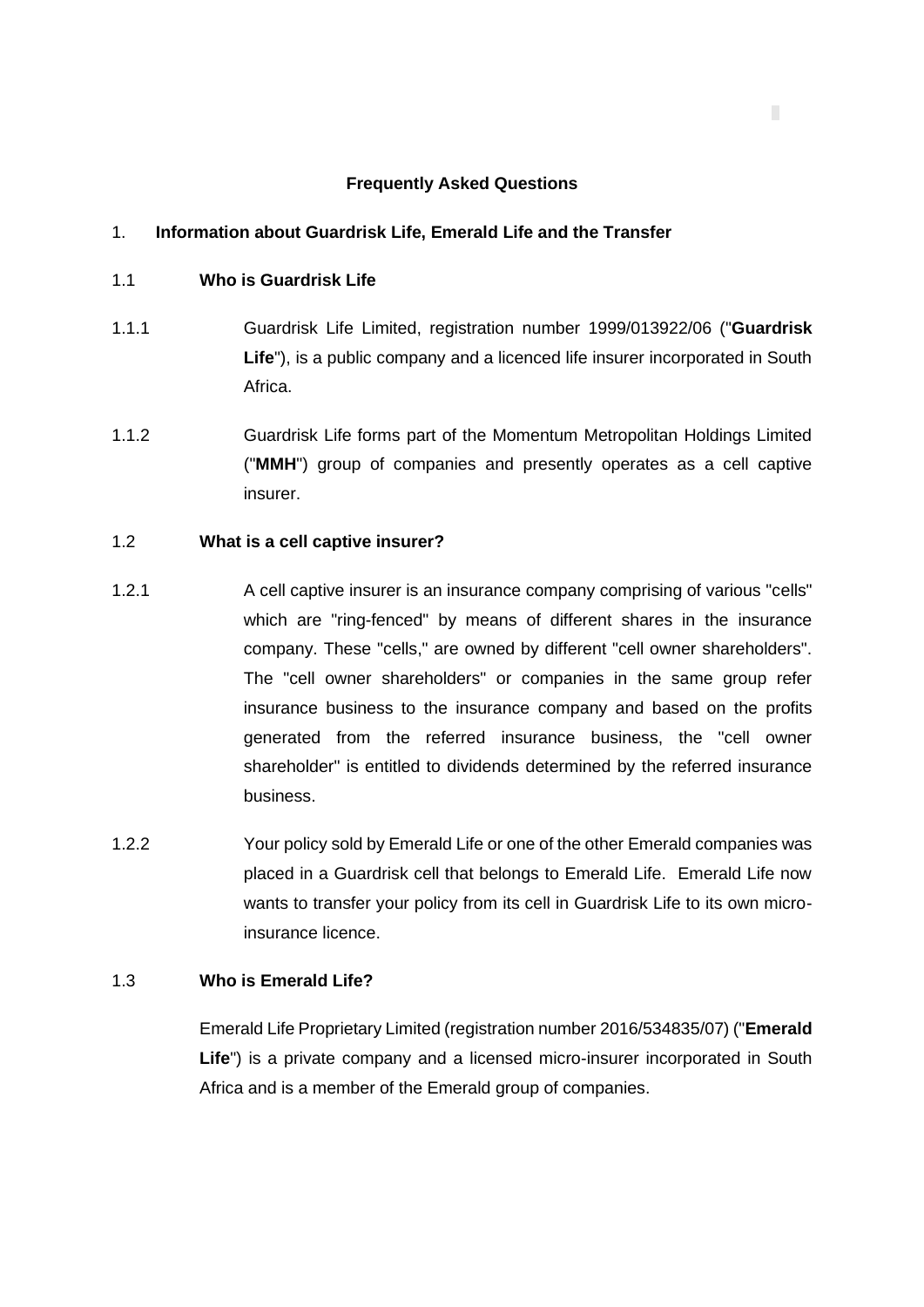## 2. **Transfers of Policies from Guardrisk Life to Emerald Life**

## 2.1 **Why will the insurer of my policy change?**

It has been agreed between Guardrisk Life and Emerald Life to transfer the policies referred to below to Emerald Life, subject to approval by the Prudential Authority as required in terms of the section 50 of the Insurance Act 2017 ("**Insurance Act**"). Emerald Life will accordingly become the insurer of the policies after approval of the transfer by the Prudential Authority ("**Proposed Transfer**").

#### 2.2 **Which policies are affected by the transfer?**

The Transfer Policies all constitute funeral insurance policies underwritten by Guardrisk Life, sold and administered by Emerald Life (the "**Transfer Policies**").

## 2.3 **How will the policies be transferred?**

- 2.3.1 The Transfer Policies will be transferred to Emerald Life as part of a transfer of business transaction concluded between Guardrisk Life and Emerald Life. This means that Emerald Life will become the new insurer of the Transfer Policies.
- 2.3.2 The agreement is subject to the approval by the Prudential Authority (as required in terms of the Insurance Act) and has to follow a detailed regulatory process as described below.
- 2.3.3 After approval of the Proposed Transfer by the Prudential Authority, Emerald Life will become the insurer of the Transfer Policies.

#### 3. **Do you have to give consent to the transfer of your policy or cover?**

No. Consent by a policyholder is not required for a transfer in terms of section 50 of the Insurance Act.

#### 4. **What will happen if the Proposed Transfer is approved?**

4.1 As consent is not required, a detailed regulatory process is prescribed in the Insurance Act and the Prudential Authority must approve the Proposed Transfer.

п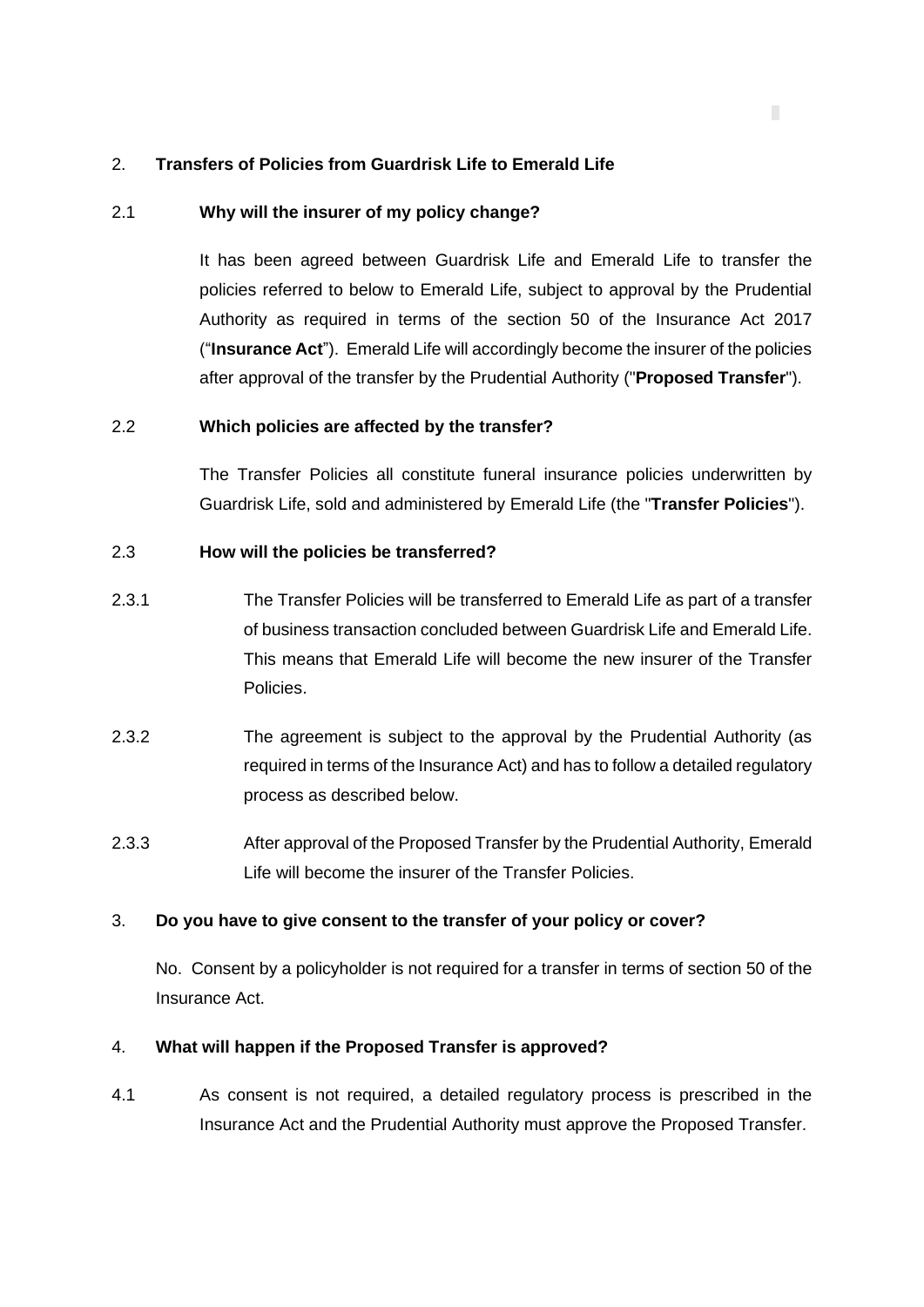4.2 Cover in terms of the Transfer Policies will remain unchanged and benefits will remain secured.

п

4.3 The only changes will be that after the approval of the Proposed Transfer by the Prudential Authority, the Transfer Policies will be underwritten by Emerald Life and no longer by Guardrisk Life.

#### 5. **Will policy benefits remain secured?**

- 5.1 Yes. Policy benefits will remain secured and will be unchanged. No additional charges or costs will be levied against any policy pursuant to the Proposed Transfer.
- 5.2 A micro-insurer with a micro-insurance licence may only issue particular benefits under the policies that it underwrites. Emerald Life (as micro-insurer) has obtained approval from the Prudential Authority to provide the same benefits as previously enjoyed by the policyholders (in particular, loyalty benefits, no-claim bonus and rebate of premiums) in respect of the policies underwritten by Guardrisk Life.

#### 6. **How will the Proposed Transfer take place?**

- 6.1 The transfer of the business of an insurance company is subject to a detailed regulatory process in terms of the Insurance Act and must be approved by the Prudential Authority.
- 6.2 The following steps in respect of the Proposed Transfer have already occurred:
- 6.2.1 Guardrisk Life and Emerald Life have lodged an application for approval of the Proposed Transfer with the Prudential Authority;
- 6.2.2 The heads of the actuarial functions of both Guardrisk Life and Emerald Life have issued reports regarding the soundness of the Proposed Transfer;
- 6.2.3 The Prudential Authority has given its preliminary support for the Proposed Transfer and has allowed Guardrisk Life and Emerald Life to communicate with the policyholders regarding this change, as they are required to do in terms of the Insurance Act; and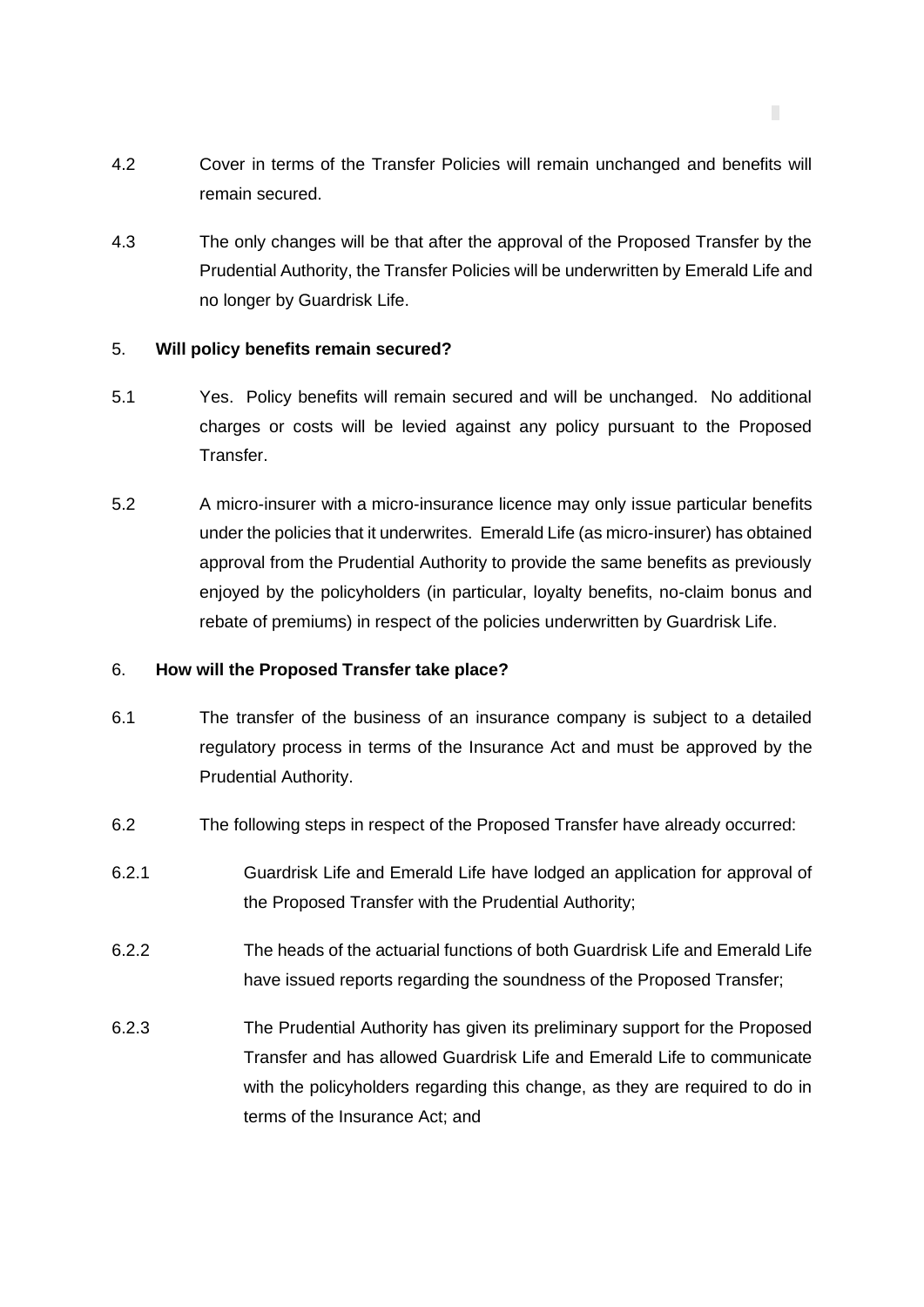6.2.4 Notice of the Proposed Transfer has been published in various newspapers and other forms of communication to ensure that all policyholders receive adequate notice of the Proposed Transfer.

П

- 6.3 Any policyholder of a Transfer Policy, or other interested party affected by the Proposed Transfer, may contact the Prudential Authority on any matter in connection with the Proposed Transfer by no later than 23 June 2022.
- 6.4 If you have an objection to the Proposed Transfer, you must make representations to the Prudential Authority by calling and/or emailing and/or writing to the Prudential Authority. These representations must reach the Prudential Authority by no later than 23 June 2022. If you do not have an objection to the Proposed Transfer, you do not have to file affidavits or make representations. Once the Prudential Authority approves the Proposed Transfer, your policy will be automatically transferred to Emerald Life.
- 6.5 Please note that the Long-term Insurance Ombudsman and the Ombud for Financial Services Providers will not be able to assist you in this matter.

# 7. **The Proposed Timeline**

| <b>Item</b> | <b>Action</b>                                                                                                                                                                                             | Date                                         |
|-------------|-----------------------------------------------------------------------------------------------------------------------------------------------------------------------------------------------------------|----------------------------------------------|
| 7.1.1       | Initial discussion with the Prudential<br>Authority in respect of the transfer of<br>the Proposed Transfer.                                                                                               | 10 June 2021                                 |
| 7.1.2       | Submit the following application form<br>(including annexures, e.g.<br>Communication Plan, etc.) to the<br><b>Prudential Authority:</b><br><b>Application Form IF024</b><br><b>Application Form IF021</b> | 8 September<br>2021                          |
| 7.1.3       | Prudential Authority to consider the<br>Application Forms and provide<br>feedback on Communication Plan<br>and other issues arising from<br><b>Application Forms.</b>                                     | 27 September<br>$2021$ to<br>4 November 2021 |

7.1 The Proposed Timeline will be as follows: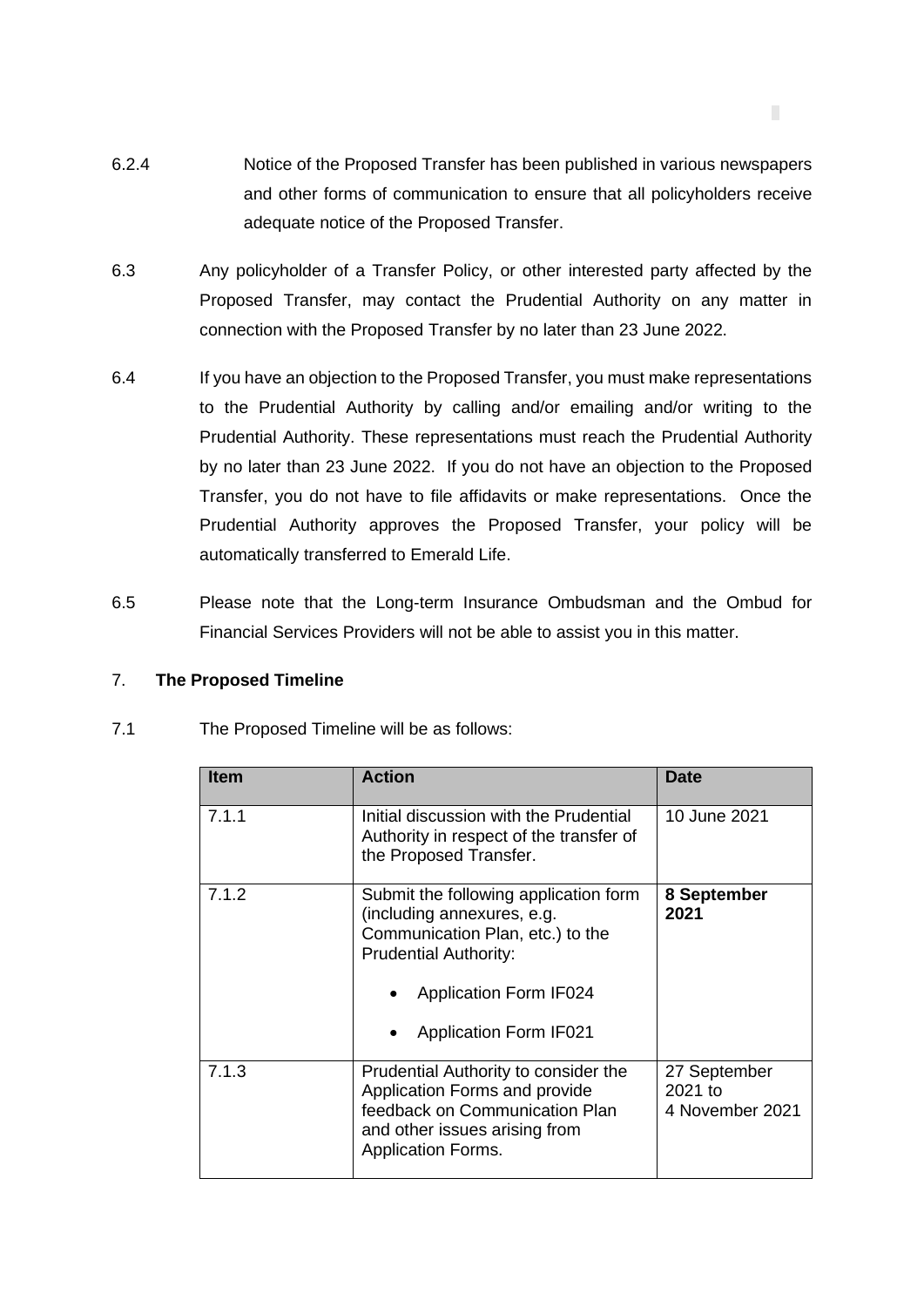| <b>Item</b> | <b>Action</b>                                                                                                                                                                                                                 | <b>Date</b>                               |
|-------------|-------------------------------------------------------------------------------------------------------------------------------------------------------------------------------------------------------------------------------|-------------------------------------------|
| 7.1.4       | Respond to queries received from the<br>Prudential Authority and FSCA and<br>send responses to the Prudential<br>Authority and the FSCA (submit<br>revised Communication Plan<br>incorporating the Setswana<br>translations). | 13 October 2021<br>to 15 December<br>2021 |
| 7.1.5       | Prudential Authority and FSCA to<br>receive and consider feedback.                                                                                                                                                            | 04 February 2022                          |
| 7.1.6       | Submit supplementary documents to<br>the Prudential Authority reflecting<br>new Effective Date and respond to<br>queries.                                                                                                     | 22 March 2022 to<br>4 May 2022            |
| 7.1.7       | Emerald to arrange the final<br>translations of the timeline in all other<br>languages and submit a copy to the<br>Prudential Authority and FSCA.                                                                             | 6 May 2022                                |
| 7.1.8       | FSCA to communicate in-principle<br>communication approval to Prudential<br>Authority                                                                                                                                         | 13 May 2022                               |
| 7.1.9       | The Prudential Authority to provide in-<br>principle approval of the<br>implementation of the timeline and<br>proposed Communication Plan.                                                                                    | 20 May 2022                               |
| 7.1.10      | Prudential Authority to confirm list of<br>documents to be made available for<br>inspection.                                                                                                                                  | 20 May 2022                               |
| 7.1.11      | Implementation and roll-out of<br>approved Communication Plan.                                                                                                                                                                | With effect from<br>25 May 2022           |
| 7.1.12      | Formal Notice to be displayed at all<br><b>Emerald Branches</b>                                                                                                                                                               | 25 May 2022 to<br>23 June 2022            |
| 7.1.13      | Documents made available on the<br>websites of Guardrisk Life and<br>Emerald.                                                                                                                                                 | 25 May 2022 to<br>23 June 2022            |
| 7.1.14      | Call center of Emerald to become<br>operational in relation to complaints<br>and/or enquiries received through<br>Emerald call center in respect of the<br>Proposed Transfer.                                                 | 25 May 2022 to<br>23 June 2022            |

**Contractor**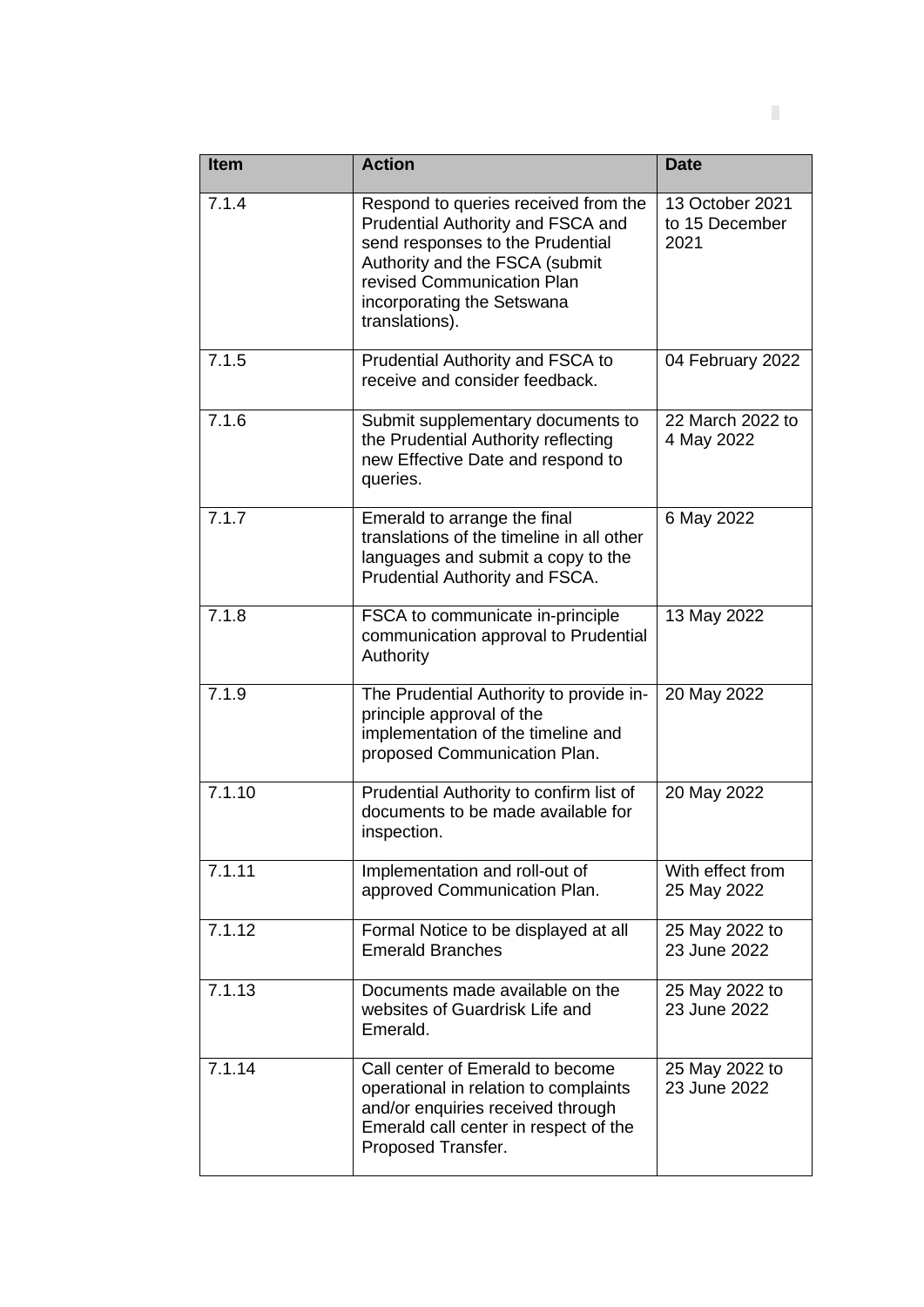| <b>Item</b> | <b>Action</b>                                                                                                                                                                                                                                                                                                            | <b>Date</b>                    |
|-------------|--------------------------------------------------------------------------------------------------------------------------------------------------------------------------------------------------------------------------------------------------------------------------------------------------------------------------|--------------------------------|
| 7.1.15      | Submit notice for publication to<br>newspapers as required by the<br>Prudential Authority and as set out in<br>the approved Communication Plan.                                                                                                                                                                          | 25 and 26 May<br>2022          |
| 7.1.16      | Notice appears in newspapers as<br>required by the Prudential Authority                                                                                                                                                                                                                                                  | 27, 28, 29 and 30<br>May 2022  |
| 7.1.17      | Tear-sheets of all publications to be<br>delivered to the Head of Emerald Life<br>Internal Audit Function.                                                                                                                                                                                                               | 31 May 2022                    |
| 7.1.18      | Documents made available for<br>inspection on the websites of<br>Guardrisk Life and Emerald from 25<br>May 2022 to 23 June 2022 ("the<br>Inspection Period"), during which<br>Inspection Period all persons who<br>have an interest in the Proposed<br>Transfer may make representations<br>to the Prudential Authority. | 25 May 2022 to<br>23 June 2022 |
| 7.1.19      | Documents made available for<br>inspection at the offices of Emerald<br>during the Inspection Period, together<br>with an inspection register to be<br>completed by all persons inspecting<br>the documents.                                                                                                             | 25 May 2022 to<br>23 June 2022 |
| 7.1.20      | Guardrisk Life and Emerald Life to<br>compile a report on the<br>implementation of the approved<br>policyholder communication plan and<br>furnish such reports to the Head of<br>the Internal Audit Function of<br><b>Guardrisk Life and Emerald Life.</b>                                                               | 6 July 2022                    |
| 7.1.21      | Prudential Authority to deal with<br>possible complaints and enquiries<br>received during the Inspection Period.                                                                                                                                                                                                         | 25 May 2022 to<br>23 June 2022 |
| 7.1.22      | <b>Heads Internal Audit Function of</b><br>Guardrisk Life and Emerald Life to<br>submit report with the Prudential<br>Authority for consideration                                                                                                                                                                        | 23 June 2022                   |
| 7.1.23      | Receive the Prudential Authority's<br>written approval of the Application<br>Forms.                                                                                                                                                                                                                                      | 25 July 2022                   |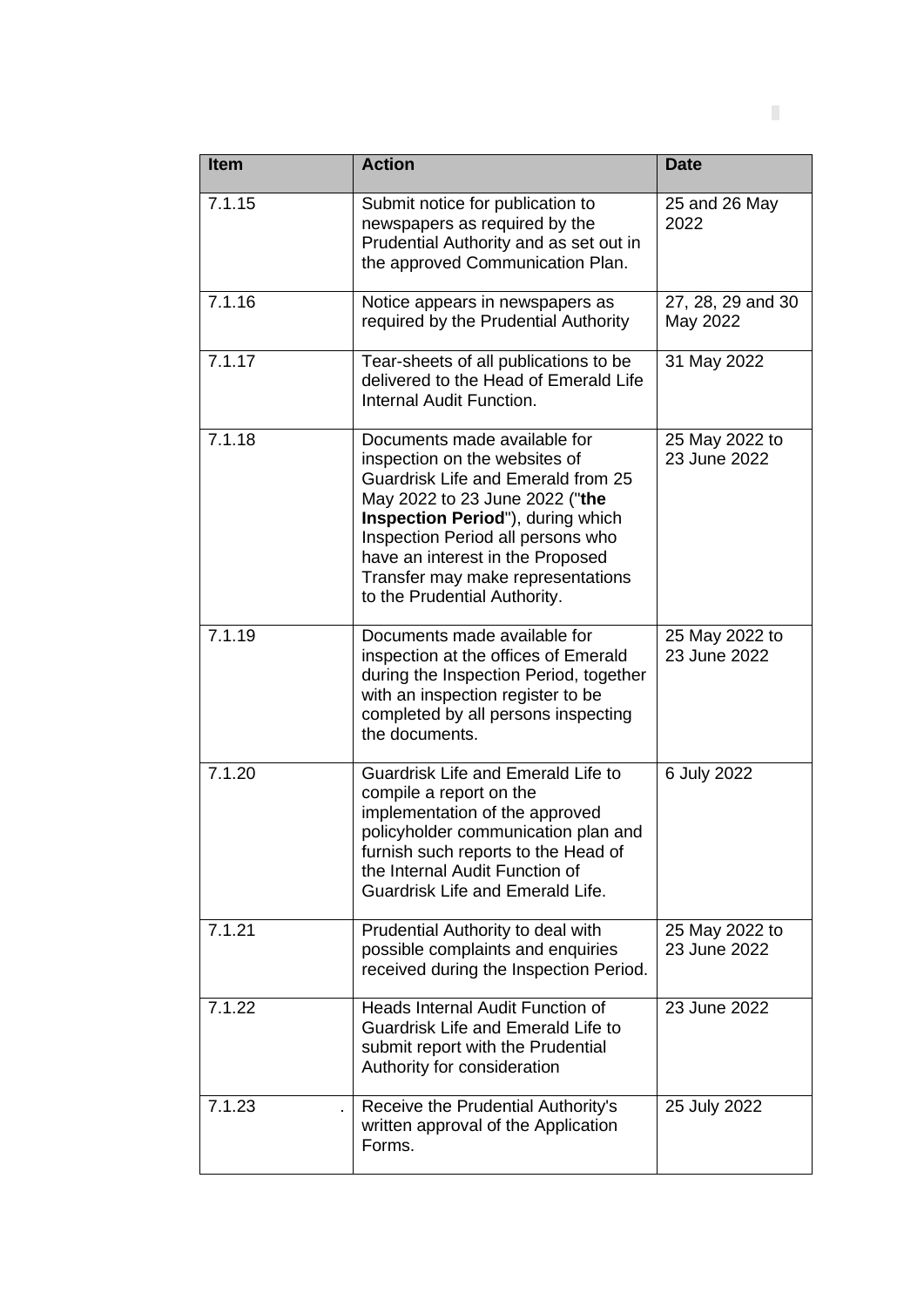| <b>Item</b> | <b>Action</b>            | <b>Date</b>  |
|-------------|--------------------------|--------------|
| 7.1.24      | Closing date, as amended | 29 July 2022 |

п

## 8. **What if I do not want Emerald Life to underwrite any cover relating to me?**

You are allowed to make representations to the Prudential Authority or to Emerald Life if you have any concerns about the Proposed Transfer. These representations must reach the Prudential Authority, Guardrisk Life or Emerald Life no later than 23 June 2022. The contact details are set out below.

## 9. **Where can I obtain more information about the Proposed Transfer?**

- 9.1 Copies of the documents mentioned below shall be available for inspection on the websites of:
- 9.1.1 Guardrisk Life at [https://guardrisk.co.za/policyholder-notifications/;](https://protect-za.mimecast.com/s/cxO-CRgKrnH5XvWKt93PE-?domain=guardrisk.co.za/)
- 9.1.2 Emerald Life at [https://emeraldlife.co.za/gr\\_transfer.](https://protect-za.mimecast.com/s/0946CoYn9KHvmL16h1DkMw?domain=emeraldlife.co.za)
- 9.2 Copies of the documents mentioned below shall be available for inspection at the head offices of:
- 9.2.1 Emerald Life at 86 Edward Street, 3rd Floor, Sterling Place, Bellville 7530.
- 9.3 The documents available for inspection will include:
- 9.3.1 Copy of the Application Form (excluding annexes);
- 9.3.2 Copy of the Transfer Agreement (excluding annexe);
- 9.3.3 All communication notices; and
- 9.3.4 Any other documentation as prescribed by the Prudential Authority.
- 10. **Who can I contact if I have enquiries regarding the Proposed Transfer?**
- 10.1 Please direct all queries as follows:
- 10.1.1 Telephonically: Emerald Life at 0861 666 333